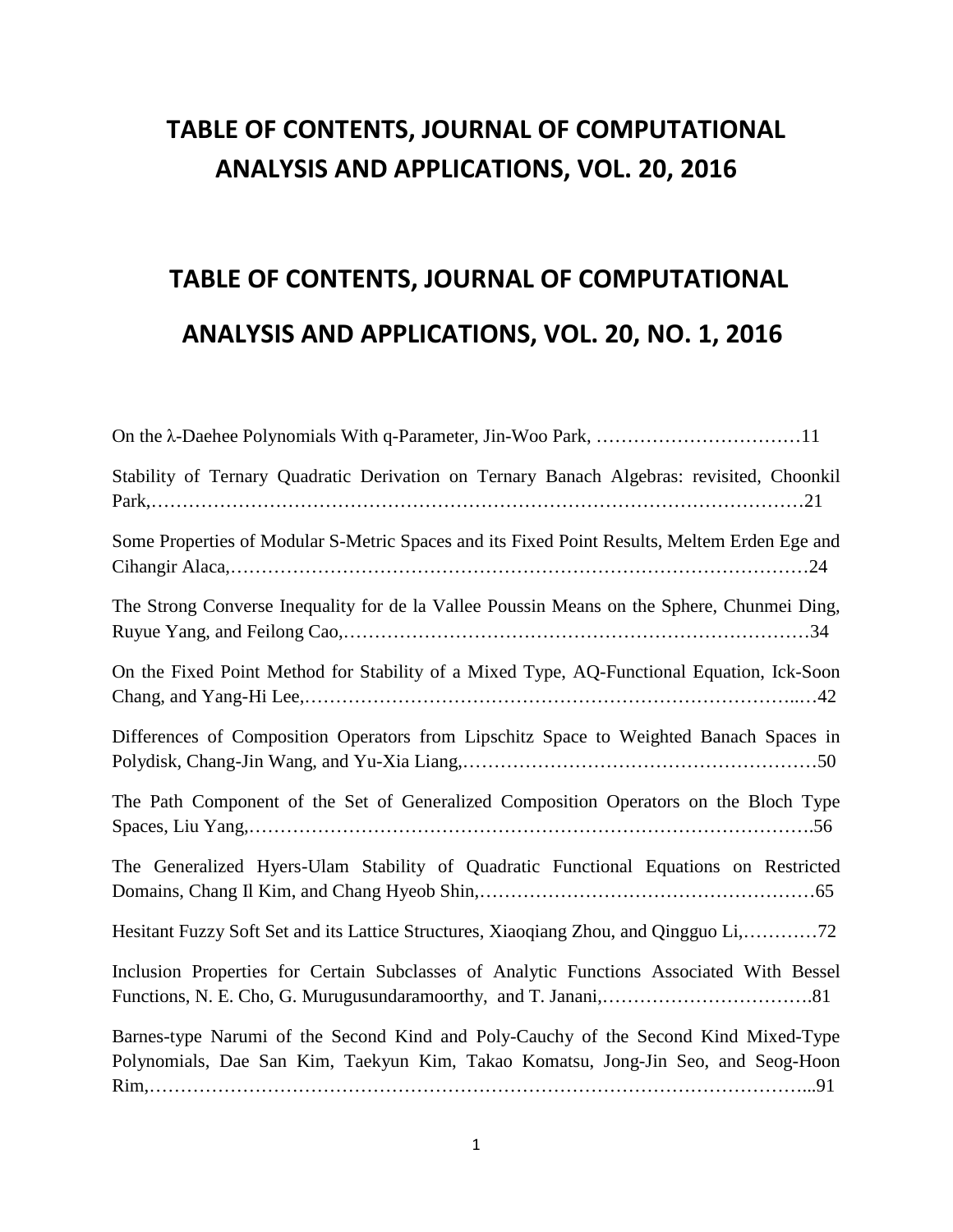| Superstability and Stability of (r,s,t)-J*-Homomorphisms: Fixed Point and Direct Methods,                                                                                  |
|----------------------------------------------------------------------------------------------------------------------------------------------------------------------------|
| Differential Subordinations Obtained by Using a Generalization of Marx-Strohhäcker Theorem,<br>Georgia Irina Oros, Gheorghe Oros, Alina Alb Lupas, and Vlad Ionescu,135    |
| A Finite Difference Method for Burgers' Equation in the Unbounded Domain Using Artificial                                                                                  |
| Barnes-Type Peters Polynomials Associated with Poly-Cauchy Polynomials of the Second Kind,<br>Dae San Kim, Taekyun Kim, Takao Komatsu, Hyuck In Kwon, and Sang-Hun Lee,151 |
| On the Solution for a System of two Rational Difference Equations, Chang-you Wang, Xiao-jing                                                                               |
| On Distributions of Discrete Order Statistics, Y. Bulut, M. Güngör, B. Yüzbaşı, F. Özbey, and E.                                                                           |

### **TABLE OF CONTENTS, JOURNAL OF COMPUTATIONAL ANALYSIS AND APPLICATIONS, VOL. 20, NO. 2, 2016**

| A Recurrent Neural Fuzzy Network, George A. Anastassiou, and Iuliana F. Iatan,213                                                                                                       |
|-----------------------------------------------------------------------------------------------------------------------------------------------------------------------------------------|
| Qualitative Behavior of some Rational Difference Equations, H. El-Metwally, and E. M.                                                                                                   |
| Worse-Case Conditional Value-at-Risk for Asymmetrically Distributed Asset Scenarios Returns,                                                                                            |
| A Note on the Interval-Valued Similarity Measure and the Interval-Valued Distance Measure<br>Induced by the Choquet Integral with Respect to an Interval-Valued Capacity, Jeong Gon Lee |
| n-Jordan *-Derivations on Induced Fuzzy C*-Algebras, Gang Lu, Yanduo Wang, and Pengyu                                                                                                   |
| Global Stability Analysis of a Delayed Viral Infection Model With Antibodies and General                                                                                                |

Nonlinear Incidence Rate, A. M. Elaiw, N. H. AlShamrani, and M. A. Alghamdi,……………277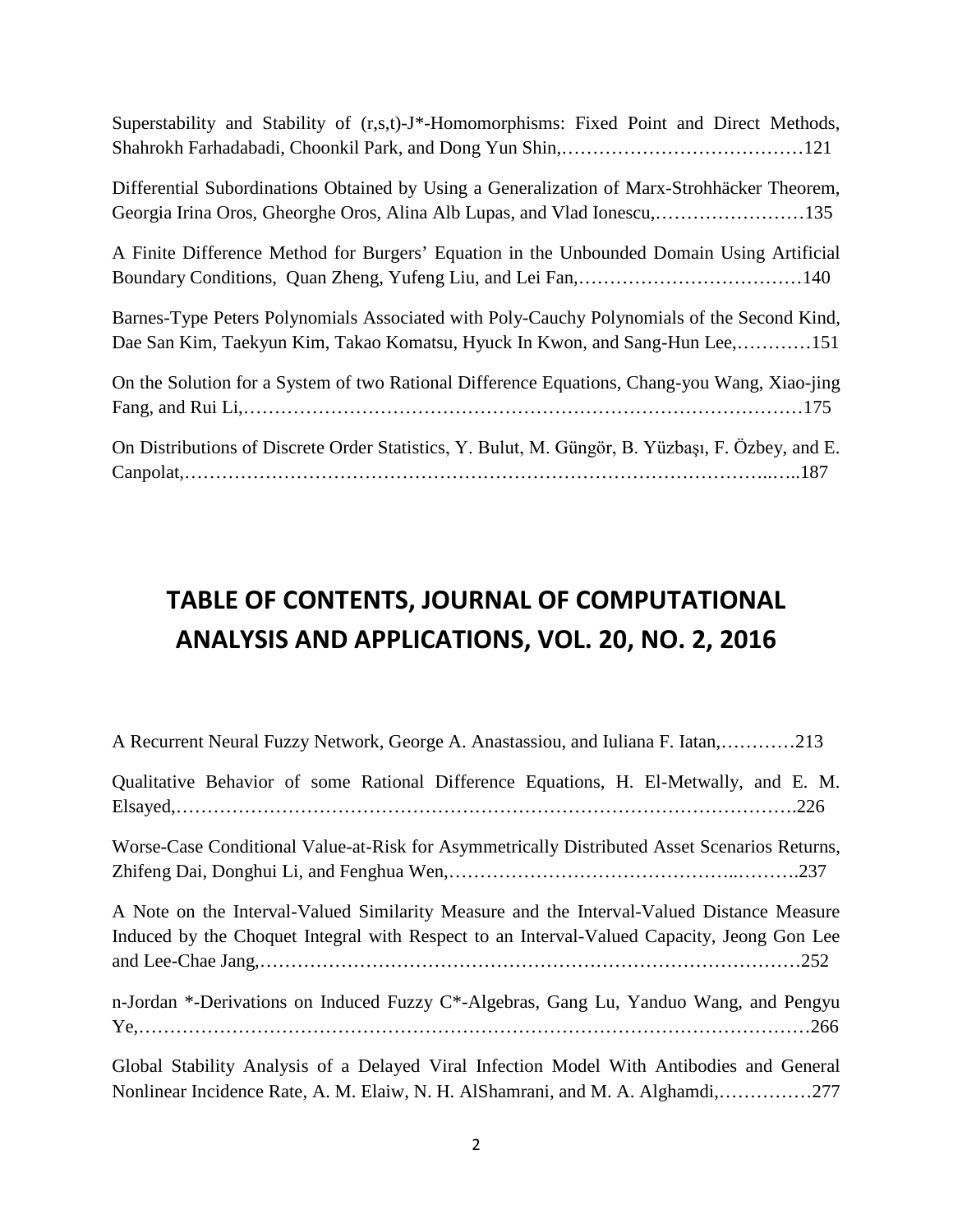| Stability of Generalized Cubic Set-Valued Functional Equations, Dongseung Kang,296                       |
|----------------------------------------------------------------------------------------------------------|
| A New Regularity (p-Regularity) of Stratified L-Generalized Convergence Spaces, Lingqiang Li,            |
| Uni-Soft Filters and Uni-Soft G-Filters in Residuated Lattices, Young Bae Jun, and Seok Zun              |
| Mathematical Analysis of a General Viral Infection Model With Immune Response, N. H.                     |
| Newton's Method for Computing the Fifth Roots of p-Adic Numbers, Y.H. Kim, H.M. Kim, and                 |
| Solution of the Ulam Stability Problem for Euler-Lagrange $(\alpha, \beta; k)$ -Quadratic Mappings, S.A. |
| Some Integral Inequalities via $(h-(\alpha,m))$ –Logarithmically Convexity, Jianhua Chen, and Xianjiu    |
| On Gosper's q-Trigonometric Function, Mahmoud Jafari Shah Belaghi, and Nuri Kuruoglu, 381                |
| Approximate Quadratic Forms on Restricted Domains, Won-Gil Park and Jae-Hyeong Bae, 388                  |

## **TABLE OF CONTENTS, JOURNAL OF COMPUTATIONAL ANALYSIS AND APPLICATIONS, VOL. 20, NO. 3, 2016**

| Fixed Points in Topological Vector Space (tvs) Valued Cone Metric Spaces, Muhammad                     |
|--------------------------------------------------------------------------------------------------------|
|                                                                                                        |
| On the Twisted q-Changhee Polynomials of Higher Order, Jin-Woo Park,424                                |
| Some Symmetry Identities for the (h, q)-Bernoulli Polynomials under the Third Dihedral Group           |
| $D_3$ Arising From q-Volkenborn Integral on $\mathbb{Z}_p$ , S.-H. Rim, T. G. Kim, and S. H. Lee,432   |
| Some Identities of Bell Polynomials Associated With p-Adic Integral on $\mathbb{Z}_p$ , Seog-Hoon Rim, |
|                                                                                                        |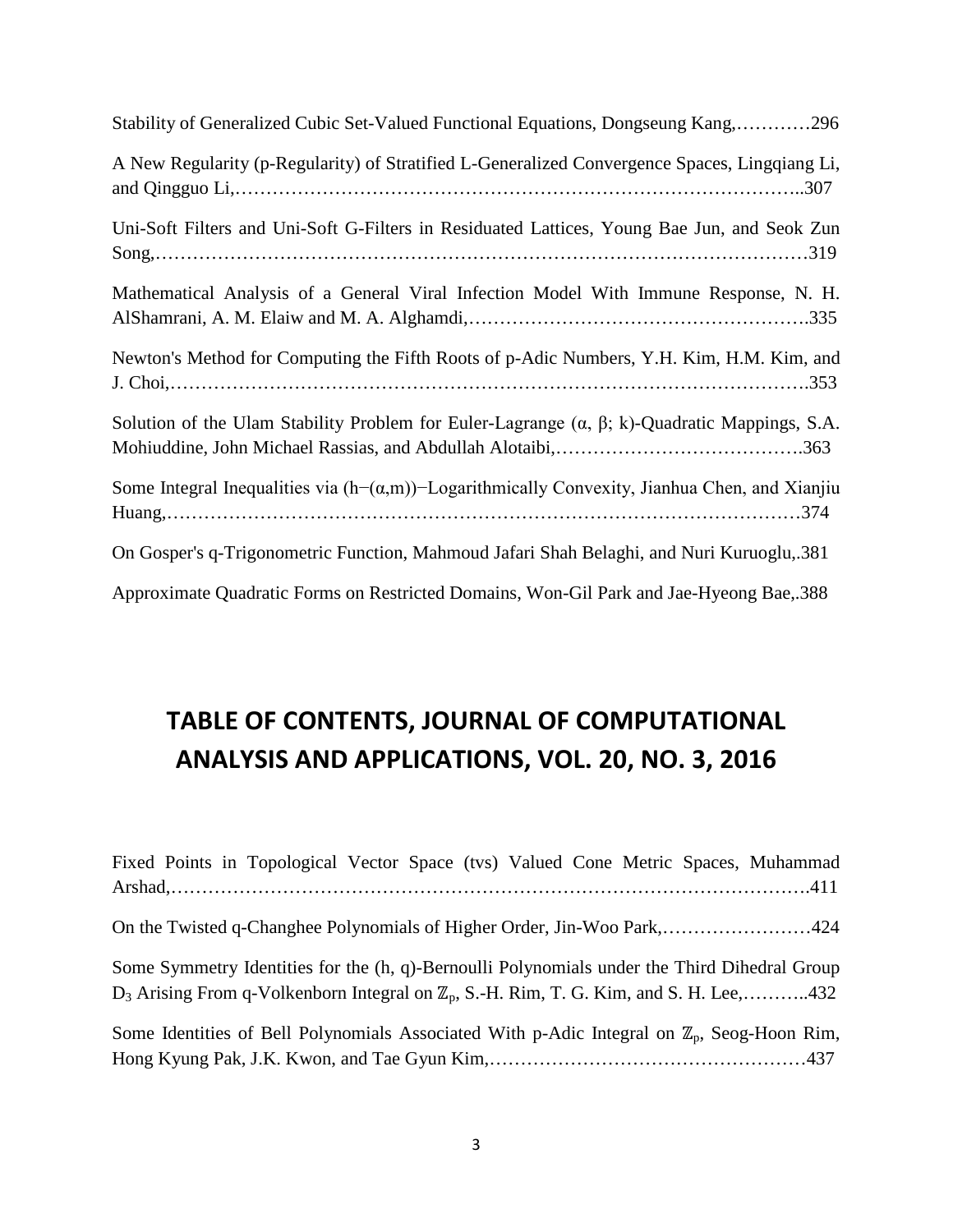On a Product-Type Operator from Weighted Bergman-Nevanlinna Spaces to Weighted Zygmund Spaces On the Unit Disk, Zhi Jie Jiang, Hong Bin Bai, and Zuo An Li,………………………447

Hesitant Fuzzy Maclaurin Symmetric Mean Operators and Their Application in Multiple Attribute Decision Making, Wu Li, Xiaoqiang Zhou, and Guanqi Guo,………………………459

A Note on the Generalized q-Changhee Numbers Of Higher Order, Eun-Jung Moon, and Jin-Woo Park,………………………………………………………………………………………470

An Investigation of the Certain Class of Multivalent Harmonic Mappings, H. Esra Ozkan Ucar, Yasar Polatoglu, and Melike Aydogan,………………………………………………………..480

Robust Stabilization Based on Periodic Observers for LDP Systems, Ling-Ling Lv, and Lei Zhang,………………………………………………………………………………………….487

Embedding Relations of Besov Classes Under GBV, W. T. Cheng, X. W. Xu, X. M. Zeng..499

Existence and Uniqueness Results for a Nonlocal q-Fractional Integral Boundary Value Problem of Sequential Orders, Bashir Ahmad, Yong Zhou, Ahmed Alsaedi, and Hana Al-Hutami,…514

Reconstruction of Bivariate Functions by Sparse Sine Coefficients, Zhihua Zhang,………..530

A New Relaxation Method for Mathematical Programs with Nonlinear Complementarity Constraints, Jianling Li, Xiaojin Huang, and Jinbao Jian,……………………………………548

Some Fixed Point Results of Generalized Lipschitz Mappings on Cone b-Metric Spaces over Banach Algebras, Huaping Huang, and Stojan Radenovic,………………………………….566

Some Identities of Bell Polynomials, Lee-Chae Jang and Taekyun Kim,……………………584

On A Type of Rough Intuitionistic Fuzzy Sets and Its Topological Structure, Yan-Lan Zhang, Yin-Bin Lei, and Chang-Qing Li,……………………………………………………………590

#### **TABLE OF CONTENTS, JOURNAL OF COMPUTATIONAL ANALYSIS AND APPLICATIONS, VOL. 20, NO. 4, 2016**

Modelling By Shepard-Type Curves and Surfaces, Umberto Amato, and Biancamaria Della Vecchia,……………………………………………………………………………………..…611 Hesitant Fuzzy Set Theory Applied to BCK/BCI-Algebras, Young Bae Jun, and Sun Shin Ahn,……………………………………………………………………………………………635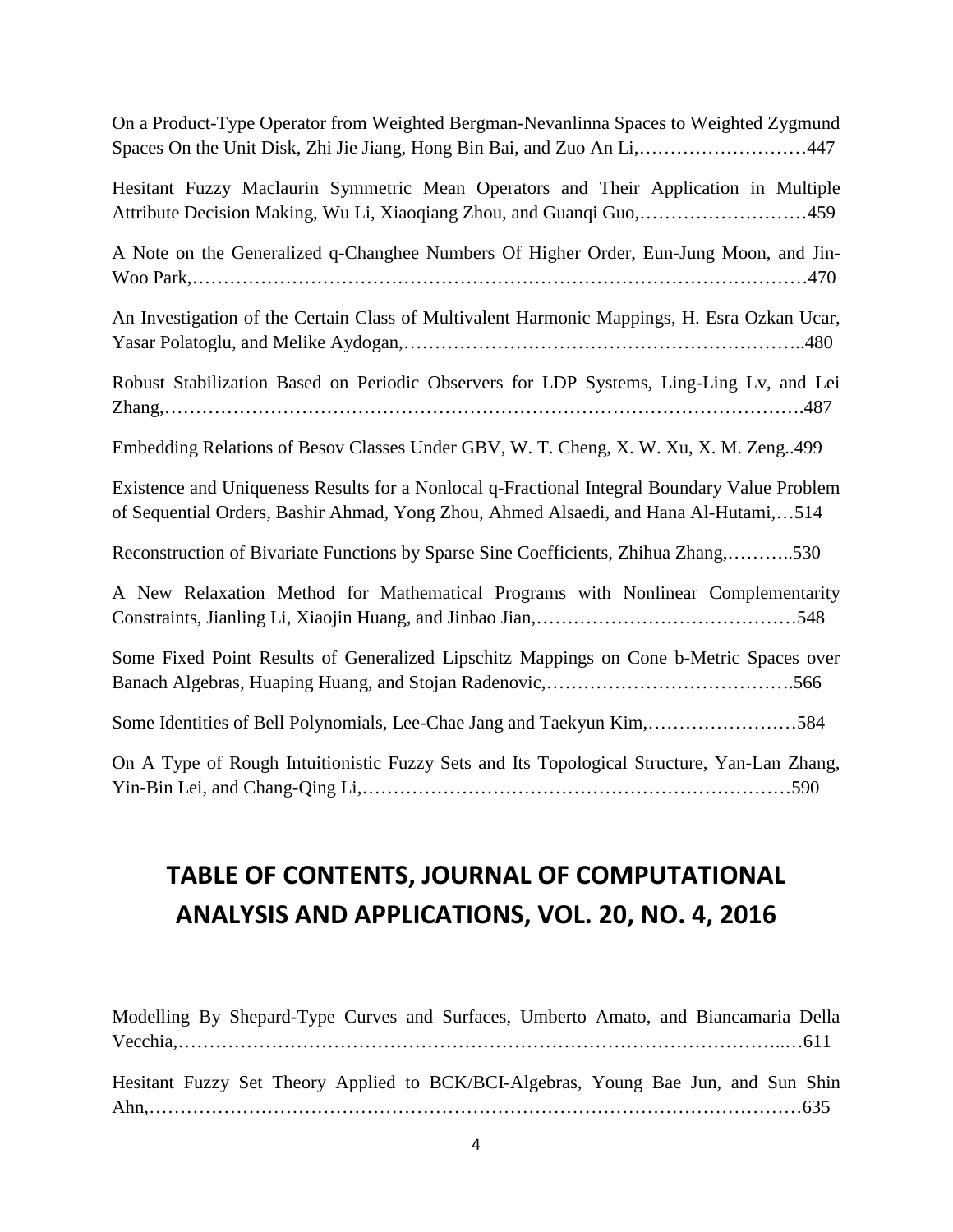Fractional q-Integrodifference Equations and Inclusions With Nonlocal Fractional q-Integral Conditions, Sotiris K. Ntouyas, and Jessada Tariboon,………………………………………..647

On the Solvability of a System of Multi-Point Second Order Boundary Value Problem, Tugba Senlik Cerdik, Ilkay Yaslan Karaca, Aycan Sinanoglu, and Fatma Tokmak Fen,……………..666

Cascadic Multigrid Method for the Elliptic Monge-Ampère Equation, Zhiyong Liu,…………674

Iterative Algorithms for Zeros of Accretive Operators and Fixed Points of Nonexpansive Mappings in Banach Spaces, Jong Soo Jung,…………………………………………………..688

Fixed Points by Some Iterative Algorithms in Banach and Hilbert Spaces with Some Applications, S. A. Ahmed, A. El-Sayed Ahmed, Abdulfattah K. A. Bukhari, and Vesna Cojbasic Rajic,…………………………………………………………………………………707

A Variant of Second-Order Arnoldi Method for Solving the Quadratic Eigenvalue Problem, Peng Zhou, Xiang Wang, Ming He, and Liang-Zhi Mao,……………………………………………718

Solvability for Fractional Differential Inclusions with Fractional Nonseparated Boundary Conditions, Xianghu Liu, Xiaoyou Liu, and Yanmin Liu,……………………………………..734

Generalized Intuitionistic Fuzzy Soft Rough Set and Its Application in Decision Making, Haidong Zhang, Lianglin Xiong, and Weiyuan Ma,……………………………………….…..750

Global Exponential Dissipativity of Static Neural Networks with Time Delay and Impulses, Liping Zhang, Shu-Lin Wu, and Kelin Li,………………………………………………….….767

#### **TABLE OF CONTENTS, JOURNAL OF COMPUTATIONAL ANALYSIS AND APPLICATIONS, VOL. 20, NO. 5, 2016**

Barnes-Type Peters of the First Kind and Poly-Cauchy of the First Kind Mixed-Type Polynomials, Dae San Kim, Taekyun Kim, Takao Komatsu, and Dmitry V. Dolgy, …………803

On the Hyperstablity of a Functional Equation in Commutative Groups, Muaadh Almahalebi, and Choonkil Park,……………………………………………………………………………..826 A Fractional Finite Difference Inclusion, Dumitru Baleanu, Shahram Rezapour, and Saeid

Salehi,………………………………………………………………………………………...…834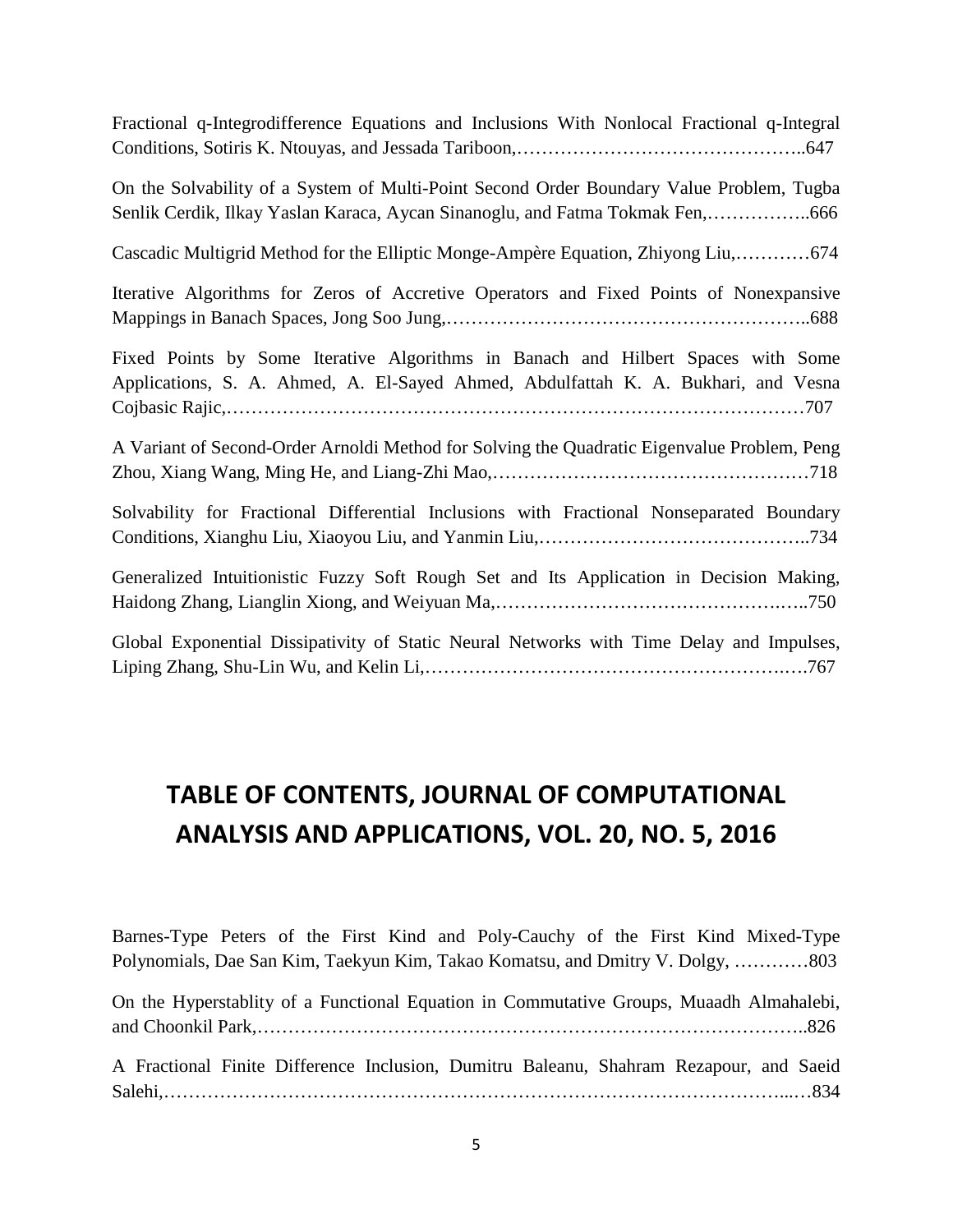| Some Implicit Properties of the Second Kind Bernoulli Polynomials of Order $\alpha$ , C. S. Ryoo, and |  |
|-------------------------------------------------------------------------------------------------------|--|
|                                                                                                       |  |

| An Oscillation of the Solution For a Nonlinear Second-Order Stochastic Differential Equation, |  |
|-----------------------------------------------------------------------------------------------|--|
| Iryna Komashynska, Mohammed AL-Smadi, Ali Ateiwi, and Ayed Al e'damat,860                     |  |

Fixed Point Theorems and T-stability of Picard Iteration For Generalized Lipschitz Mappings in Cone Metric Spaces Over Banach Algebras, Huaping Huang, Shaoyuan Xu, Hao Liu, and Stojan Radenovic,……………………………………………………………………………………...869

Int-soft Filters of MTL-Algebras, Young Bae Jun, Seok Zun Song, Eun Hwan Roh, and Sun Shin Ahn,………………………………………………………………………………………889

Convergence Analysis of New Iterative Approximating Schemes with Errors for Total Asymptotically Nonexpansive Mappings in Hyperbolic Spaces, Ting-jian Xiong, and Heng-you Lan,…………………………………………………………………………………………… 902

Some Ostrowski Type Integral Inequalities for Double Integral on Time Scales, Wajeeha Irshad, Muhammad Iqbal Bhatti, and Muhammad Muddassar,……………………………………….914

The Henstock-Stieltjes Integral for Fuzzy-Number-Valued Functions on a Infinite Interval, Ke-feng Duan,…………………………………………………………………………………928

New Weighted q-Cebysev-Gruss Type Inequalities for Double Integrals, Zhen Liu, and Wengui Yang,…………………………………………………………………………………………...938

Quadratic ρ-Functional Inequalities in Normed Spaces, Ikan Choi, Sunghoon Kim, George A. Anastassiou, and Choonkil Park,……………………………………………………………… 949

Solution of the Ulam Stability Problem for Quartic (a, b)-Functional Equations, Abdullah Alotaibi, John Michael Rassias, and S.A. Mohiuddine,………………………………………957

Existence of Positive Solutions for Summation Boundary Value Problem for a Fourth-Order Difference Equations, Thanin Sitthiwirattham,………………………………………………..969

Similarity Measure Between Generalized Intuitionistic Fuzzy Sets and Its Application to Pattern Recognition, Jin Han Park, Jongchul Hwang, Juhyung Kim, Byeongmuk Park, Juyoung Park, Jeongwoo Son, and Sihun Lee,…………………………………………………………………984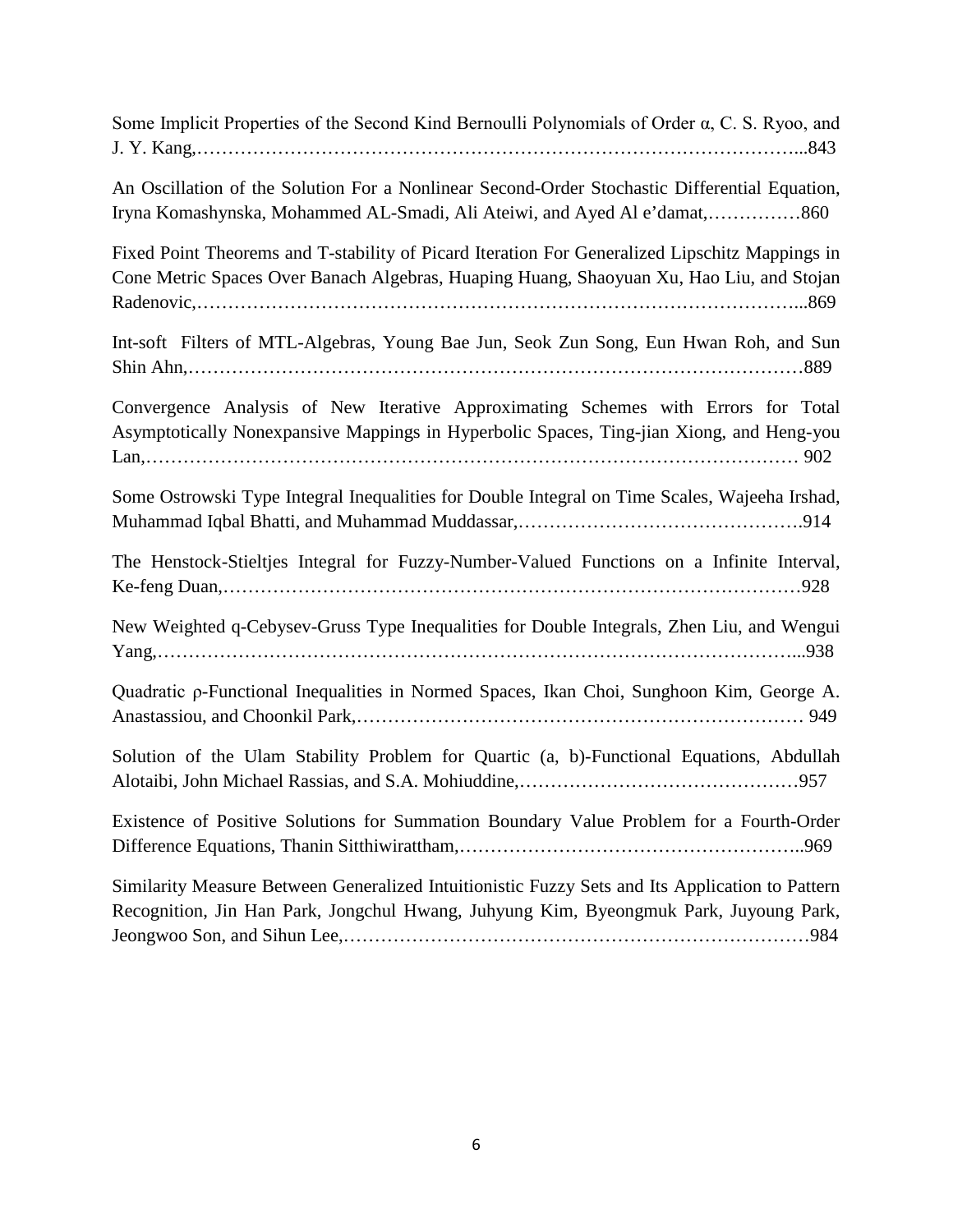# **TABLE OF CONTENTS, JOURNAL OF COMPUTATIONAL ANALYSIS AND APPLICATIONS, VOL. 20, NO. 6, 2016**

| On the Stability of the Generalized Quadratic Set-Valued Functional Equation, Hahng-Yun Chu,                                                                                |
|-----------------------------------------------------------------------------------------------------------------------------------------------------------------------------|
| Common Best Proximity Points For Proximally Commuting Mappings In Non-Archimedean<br>PM-Spaces, George A. Anastassiou, Yeol Je Cho, Reza Saadati, and Young-Oh Yang,1021    |
| The Value Distribution of Some Difference Polynomials of Meromorphic Functions, Jin Tu,                                                                                     |
| On Properties of Decomposable Measures and Pseudo-Integrals, Dong Qiu, Chongxia Lu, and                                                                                     |
| Composition Operator on Zygmund-Orlicz Space, Ning Xu, and Ze-Hua Zhou,1058                                                                                                 |
| Multiple Positive Solutions For m-Point Boundary Value Problems With One-Dimensional<br>p-Laplacian Systems and Sign Changing Nonlinearity, Hanying Feng, and Jian Liu,1066 |
| An S-Partially Contractive Mapping with a Control Function φ, K. Abodayeh,1078                                                                                              |
| Approximation by Complex q-Gamma Operators in Compact Disks, Qing-Bo Cai, Cuihua Li,                                                                                        |
| Value Sharing of Meromorphic Functions of Differential Polynomials of Finite Order, Xiao-Bin                                                                                |
| Regularized Optimization Method For Determining the Space-Dependent Source in a Parabolic<br>Equation Without Iteration, Zewen Wang, Wen Zhang, and Bin Wu,1107             |
| Knowledge Reduction in Knowledge Bases and its Algorithm, Ningxin Xie,1127                                                                                                  |
| Belief Reduction in IVF Decision Information Systems and its Algorithm, Sheng Luo,1138                                                                                      |
| Existence and Bifurcation of Positive Global Solutions for Parameterized Nonhomogeneous                                                                                     |
| Some Inequalities on Meromorphic Function and its Derivative On Its Borel Direction, Hong                                                                                   |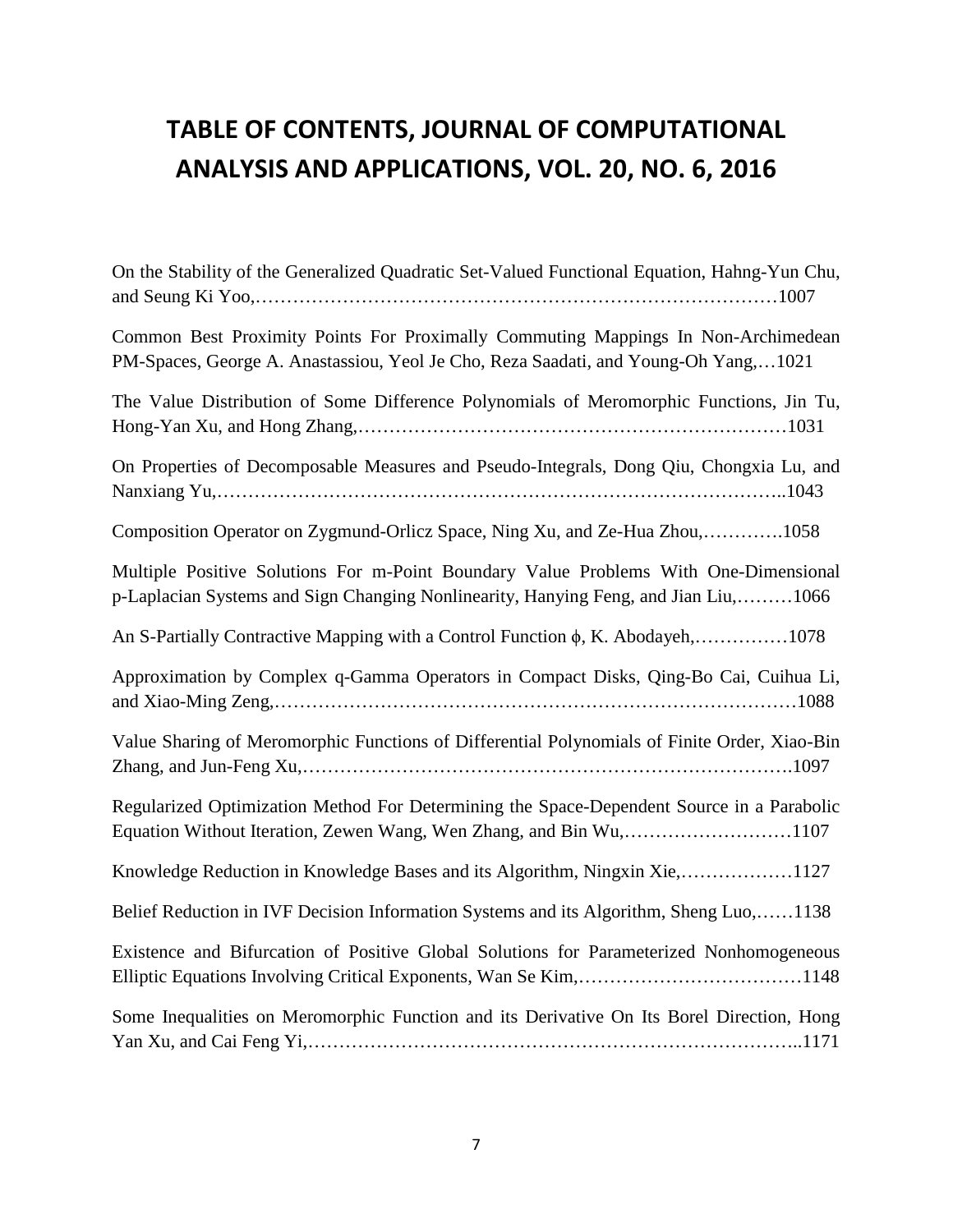# **TABLE OF CONTENTS, JOURNAL OF COMPUTATIONAL ANALYSIS AND APPLICATIONS, VOL. 20, NO. 7, 2016**

| Second Order Duality for Multiobjective Optimization Problems, Meraj Ali Khan, and Falleh R.                                                                                  |
|-------------------------------------------------------------------------------------------------------------------------------------------------------------------------------|
| On A Fifth-Order Difference Equation, Stevo Stevic, Josef Diblik, Bratislav Iricanin, and Zdenek                                                                              |
| Modified Three-Step Iterative Schemes for Asymptotically Nonexpansive Mappings In<br>Uniformly Convex Metric Spaces, Shin Min Kang, Arif Rafiq, Faisal Ali, and Young Chel    |
| On Identities between Sums of Euler Numbers and Genocchi Numbers of Higher Order,                                                                                             |
| An Algorithm for Multi-Attribute Decision Making Based On Soft Rough Sets, Guangji Yu,1248                                                                                    |
| Fixed Point Results for Modular Ultrametric Spaces, Cihangir Alaca, Meltem Erden Ege, and                                                                                     |
| On the Backward Difference Scheme for a Class of SIRS Epidemic Models With Nonlinear                                                                                          |
| Bounds for the Largest Eigenvalue of Nonnegative Tensors, Jun He,1290                                                                                                         |
| A Note On Fractional Neutral Integro-Differential Inclusions With State-Dependent Delay In<br>Banach Spaces, Selvaraj Suganya, Dumitru Baleanu, and Mani Mallika Arjunan,1302 |
| New Hermite-Hadamard's Inequalities for Preinvex Functions via Fractional Integrals, Shahid                                                                                   |
| The Borel Direction and Uniqueness of Meromorphic Function, Hong Yan Xu, Hua Wang, 1329                                                                                       |
| Pseudo-Valuations on BCH-Algebras with Respect To Subalgebras and (Closed) Ideals, Young                                                                                      |
| Derivatives of Decreasing Functions with Respect to Fuzzy Measures, H.M. Kim, Y.H. Kim, and                                                                                   |
| Some New Inequalities for the Gamma Function, Xiaodong Cao,1359                                                                                                               |